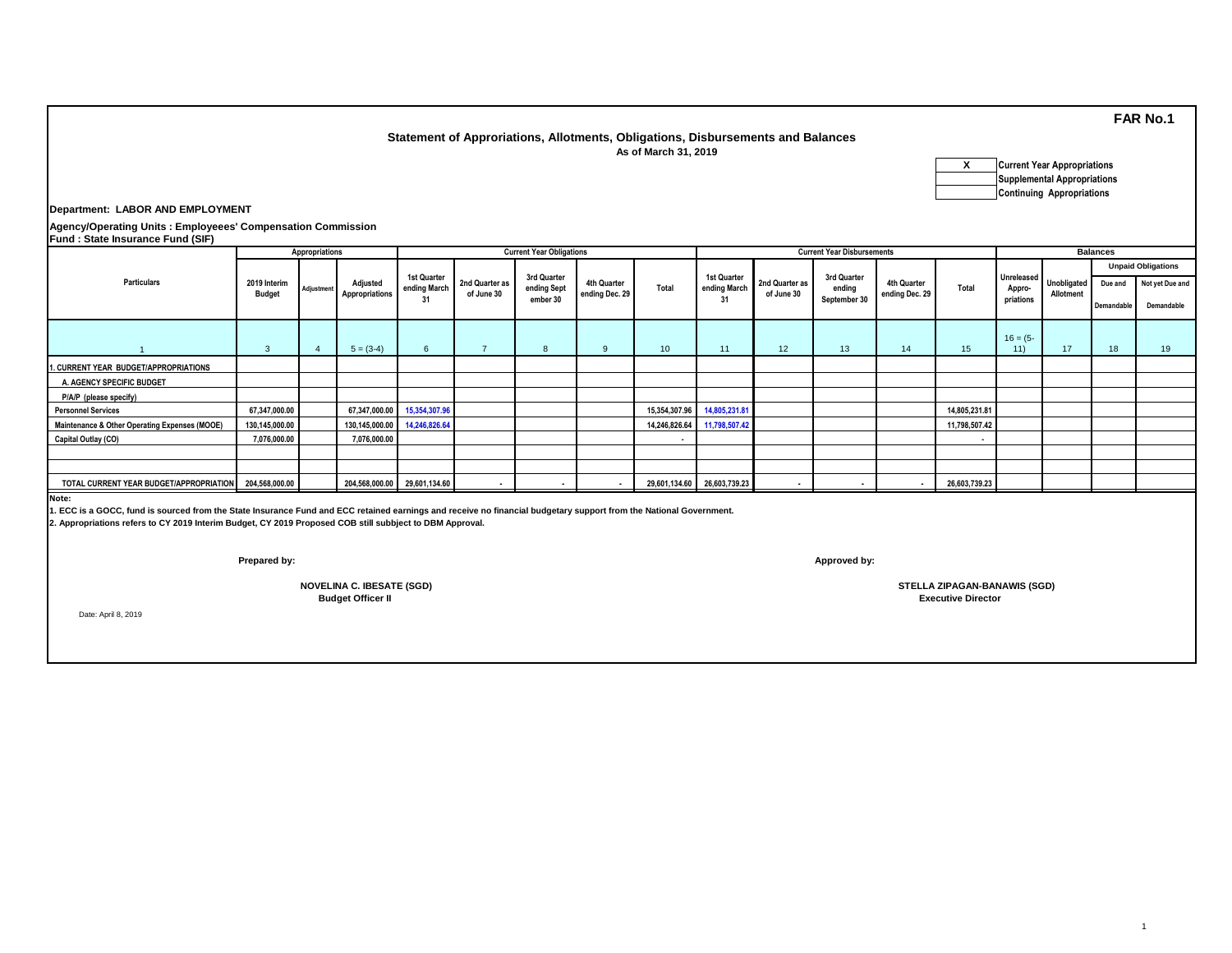## **Statement of Approriations, Allotments, Obligations, Disbursements and Balances As of June 30, 2019**

| x | <b>Current Year Appropriations</b> |
|---|------------------------------------|
|   | <b>Supplemental Appropriations</b> |
|   | <b>Continuing Appropriations</b>   |

**Department: LABOR AND EMPLOYMENT**

**Agency/Operating Units : Employeees' Compensation Commission Fund : State Insurance Fund (SIF)**

| $\mathbf{r}$ and . Older mountaince I and (OII ) |                     |            |                                   |                                  |                                            |                                 |                               |                  |                             |                                           |                                       |                               |               |                                          |                                 |            |                           |
|--------------------------------------------------|---------------------|------------|-----------------------------------|----------------------------------|--------------------------------------------|---------------------------------|-------------------------------|------------------|-----------------------------|-------------------------------------------|---------------------------------------|-------------------------------|---------------|------------------------------------------|---------------------------------|------------|---------------------------|
|                                                  | Appropriations      |            |                                   |                                  |                                            | <b>Current Year Obligations</b> |                               |                  |                             |                                           | <b>Current Year Disbursements</b>     |                               |               | <b>Balances</b>                          |                                 |            |                           |
|                                                  |                     |            |                                   |                                  |                                            |                                 |                               |                  |                             |                                           |                                       |                               |               |                                          |                                 |            | <b>Unpaid Obligations</b> |
| <b>Particulars</b>                               | 2019 Interim Budget | Adjustment | Adjusted<br><b>Appropriations</b> | 1st Quarter<br>ending March      | 2nd Quarter as<br>of June 30               | 3rd Quarter<br>ending Sept      | 4th Quarter<br>ending Dec. 29 | Total            | 1st Quarter<br>ending March | 2nd Quarter as<br>of June 30              | 3rd Quarter<br>ending<br>September 30 | 4th Quarter<br>ending Dec. 29 | Total         | <b>Unreleased</b><br>Appro-<br>priations | <b>Unobligated</b><br>Allotment | Due and    | Not yet Due and           |
|                                                  |                     |            |                                   |                                  |                                            | ember 30                        |                               |                  |                             |                                           |                                       |                               |               |                                          |                                 | Demandable | Demandable                |
|                                                  |                     |            | $5 = (3-4)$                       | 6                                |                                            | 8                               | 9                             | 10 <sup>10</sup> | 11                          | 12                                        | 13                                    | 14                            | 15            | $16 = (5 -$<br>11)                       | 17                              | 18         | 19                        |
| 1. CURRENT YEAR BUDGET/APPROPRIATIONS            |                     |            |                                   |                                  |                                            |                                 |                               |                  |                             |                                           |                                       |                               |               |                                          |                                 |            |                           |
| A. AGENCY SPECIFIC BUDGET                        |                     |            |                                   |                                  |                                            |                                 |                               |                  |                             |                                           |                                       |                               |               |                                          |                                 |            |                           |
| P/A/P (please specify)                           |                     |            |                                   |                                  |                                            |                                 |                               |                  |                             |                                           |                                       |                               |               |                                          |                                 |            |                           |
| <b>Personnel Services</b>                        | 67,347,000.00       |            |                                   | 67,347,000.00 15,354,307.96      | 16,504,810.92                              |                                 |                               |                  | 31,859,118.88 14,805,231.81 | 15,477,775.00                             |                                       |                               | 30,283,006.81 |                                          |                                 |            |                           |
| Maintenance & Other Operating Expenses (MOOE)    | 130,145,000.00      |            |                                   | 130, 145, 000.00 14, 246, 826.64 | 20,655,593.45                              |                                 |                               |                  | 34,902,420.09 11,798,507.42 | 18,680,682.85                             |                                       |                               | 30,479,190.27 |                                          |                                 |            |                           |
| Capital Outlay (CO)                              | 7,076,000.00        |            | 7,076,000.00                      |                                  | 31,200.00                                  |                                 |                               | 31,200.00        |                             |                                           |                                       |                               | . .           |                                          |                                 |            |                           |
|                                                  |                     |            |                                   |                                  |                                            |                                 |                               |                  |                             |                                           |                                       |                               |               |                                          |                                 |            |                           |
|                                                  |                     |            |                                   |                                  |                                            |                                 |                               |                  |                             |                                           |                                       |                               |               |                                          |                                 |            |                           |
| TOTAL CURRENT YEAR BUDGET/APPROPRIATION          | 204,568,000.00      |            |                                   |                                  | 204,568,000.00 29,601,134.60 37,191,604.37 |                                 |                               |                  |                             | 66,792,738.97 26,603,739.23 34,158,457.85 |                                       |                               | 60,762,197.08 |                                          |                                 |            |                           |
|                                                  |                     |            |                                   |                                  |                                            |                                 |                               |                  |                             |                                           |                                       |                               |               |                                          |                                 |            |                           |

**Note:**

**1. ECC is a GOCC, fund is sourced from the State Insurance Fund and ECC retained earnings and receive no financial budgetary support from the National Government.**

**2. Appropriations refers to CY 2019 Interim Budget, CY 2019 Proposed COB still subbject to DBM Approval.**

 **Budget Officer II NOVELINA C. IBESATE (SGD)**

**Prepared by: Approved by:**

 **STELLA ZIPAGAN-BANAWIS (SGD) Executive Director**

Date: July 5, 2019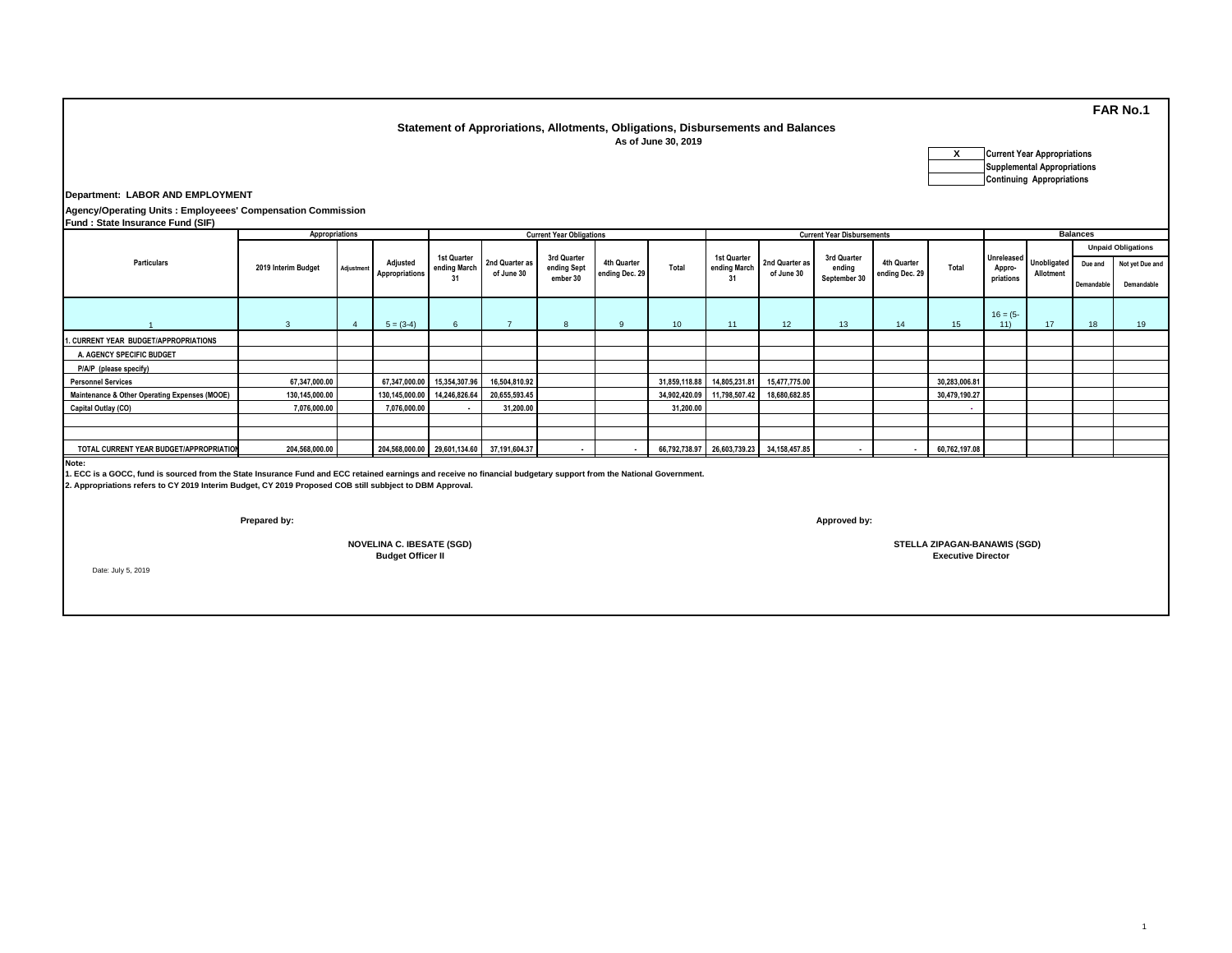## **Statement of Approriations, Allotments, Obligations, Disbursements and Balances**

 **As of November 30, 2019**

**X Current Year Appropriations Supplemental Appropriations Continuing Appropriations**

**Department: LABOR AND EMPLOYMENT**

**Agency/Operating Units : Employeees' Compensation Commission Fund : State Insurance Fund (SIF)**

|                                                                                                                                                                                                                                                               |                                        | Appropriations |                            |                                   |                              | <b>Current Year Obligations</b>       |                               |                              |                                   |                              | <b>Current Year Disbursements</b>     |                               | <b>Balances</b> |                                   |                          |                                  |                           |
|---------------------------------------------------------------------------------------------------------------------------------------------------------------------------------------------------------------------------------------------------------------|----------------------------------------|----------------|----------------------------|-----------------------------------|------------------------------|---------------------------------------|-------------------------------|------------------------------|-----------------------------------|------------------------------|---------------------------------------|-------------------------------|-----------------|-----------------------------------|--------------------------|----------------------------------|---------------------------|
|                                                                                                                                                                                                                                                               |                                        |                |                            |                                   | 2nd Quarter as<br>of June 30 |                                       |                               |                              |                                   |                              |                                       |                               |                 |                                   |                          |                                  | <b>Unpaid Obligations</b> |
| <b>Particulars</b>                                                                                                                                                                                                                                            | 2019 Approved Adjust-<br><b>Budget</b> | ment           | Adjusted<br>Appropriations | 1st Quarter<br>ending March<br>31 |                              | 3rd Quarter<br>endina<br>September 30 | 4th Quarter<br>ending Nov. 30 | Total                        | 1st Quarter<br>ending March<br>31 | 2nd Quarter as<br>of June 30 | 3rd Quarter<br>endina<br>September 30 | 4th Quarter<br>ending Nov. 30 | Total           | Unreleased<br>Appro-<br>priations | Unobligated<br>Allotment | Due and<br>Demandable Demandable | Not yet Due<br>and        |
|                                                                                                                                                                                                                                                               |                                        |                |                            |                                   |                              |                                       |                               |                              |                                   |                              |                                       |                               |                 |                                   |                          |                                  |                           |
|                                                                                                                                                                                                                                                               | 3                                      |                | $5 = (3-4)$                | 6                                 | $\overline{z}$               | 8                                     | 9                             | 10                           | 11                                | 12                           | 13                                    | 14                            | 15              | $16 = (5 -$<br>11)                | 17                       | 18                               | 19                        |
| 1. CURRENT YEAR BUDGET/APPROPRIATIONS                                                                                                                                                                                                                         |                                        |                |                            |                                   |                              |                                       |                               |                              |                                   |                              |                                       |                               |                 |                                   |                          |                                  |                           |
| A. AGENCY SPECIFIC BUDGET                                                                                                                                                                                                                                     |                                        |                |                            |                                   |                              |                                       |                               |                              |                                   |                              |                                       |                               |                 |                                   |                          |                                  |                           |
| P/A/P (please specify)                                                                                                                                                                                                                                        |                                        |                |                            |                                   |                              |                                       |                               |                              |                                   |                              |                                       |                               |                 |                                   |                          |                                  |                           |
| <b>Personnel Services</b>                                                                                                                                                                                                                                     | 67,347,000.00                          |                | 67,347,000.00              | 15,354,307.96                     | 16,504,810.92                | 14,384,662.00                         | 11,693,537.98                 | 57,937,318.86                | 14,805,231.81                     | 15,477,775.00                | 13,590,488.58                         | 12,847,773.67                 | 56,721,269.06   |                                   |                          |                                  |                           |
| Maintenance & Other Operating Expenses (MOOE)                                                                                                                                                                                                                 | 130,145,000.00                         |                | 130,145,000.00             | 14,246,826.64                     | 20,655,593.45                | 35,051,343.82                         | 35,484,797.39                 | 105,438,561.30               | 11,798,507.42                     | 18,680,682.85                | 20,434,780.69                         | 21,330,596.53                 | 72,244,567.49   |                                   |                          |                                  |                           |
| Capital Outlay (CO)                                                                                                                                                                                                                                           | 7,076,000.00                           |                | 7,076,000.00               | $\blacksquare$                    | 31,200.00                    | 622,750.00                            | 145,418.00                    | 799,368.00                   |                                   |                              | 319,950.00                            | 19,905.00                     | 339,855.00      |                                   |                          |                                  |                           |
|                                                                                                                                                                                                                                                               |                                        |                |                            |                                   |                              |                                       |                               |                              |                                   |                              |                                       |                               |                 |                                   |                          |                                  |                           |
|                                                                                                                                                                                                                                                               |                                        |                |                            |                                   |                              |                                       |                               |                              |                                   |                              |                                       |                               |                 |                                   |                          |                                  |                           |
| TOTAL CURRENT YEAR BUDGET/APPROPRIATION                                                                                                                                                                                                                       | 204,568,000.00                         |                |                            | 204,568,000.00 29,601,134.60      | 37,191,604.37                | 50,058,755.82                         | 47,323,753.37                 | 164,175,248.16 26,603,739.23 |                                   | 34,158,457.85                | 34, 345, 219. 27                      | 34,198,275.20                 | 129,305,691.55  |                                   |                          |                                  |                           |
| Note:<br>1. ECC is a GOCC, fund is sourced from the State Insurance Fund and ECC retained earnings and receive no financial budgetary support from the National Government.<br>2. Appropriations refers to CY 2019 Approved Budget by DBM on August 19, 2019. |                                        |                |                            |                                   |                              |                                       |                               |                              |                                   |                              |                                       |                               |                 |                                   |                          |                                  |                           |

**Prepared by: Approved by:**

**NOVELINA C. IBESATE (SGD)**<br>Budget Officer II

Date: December 26, 2019

**NOVELINA C. IBESATE (SGD) STELLA ZIPAGAN-BANAWIS (SGD) Executive Director**

1